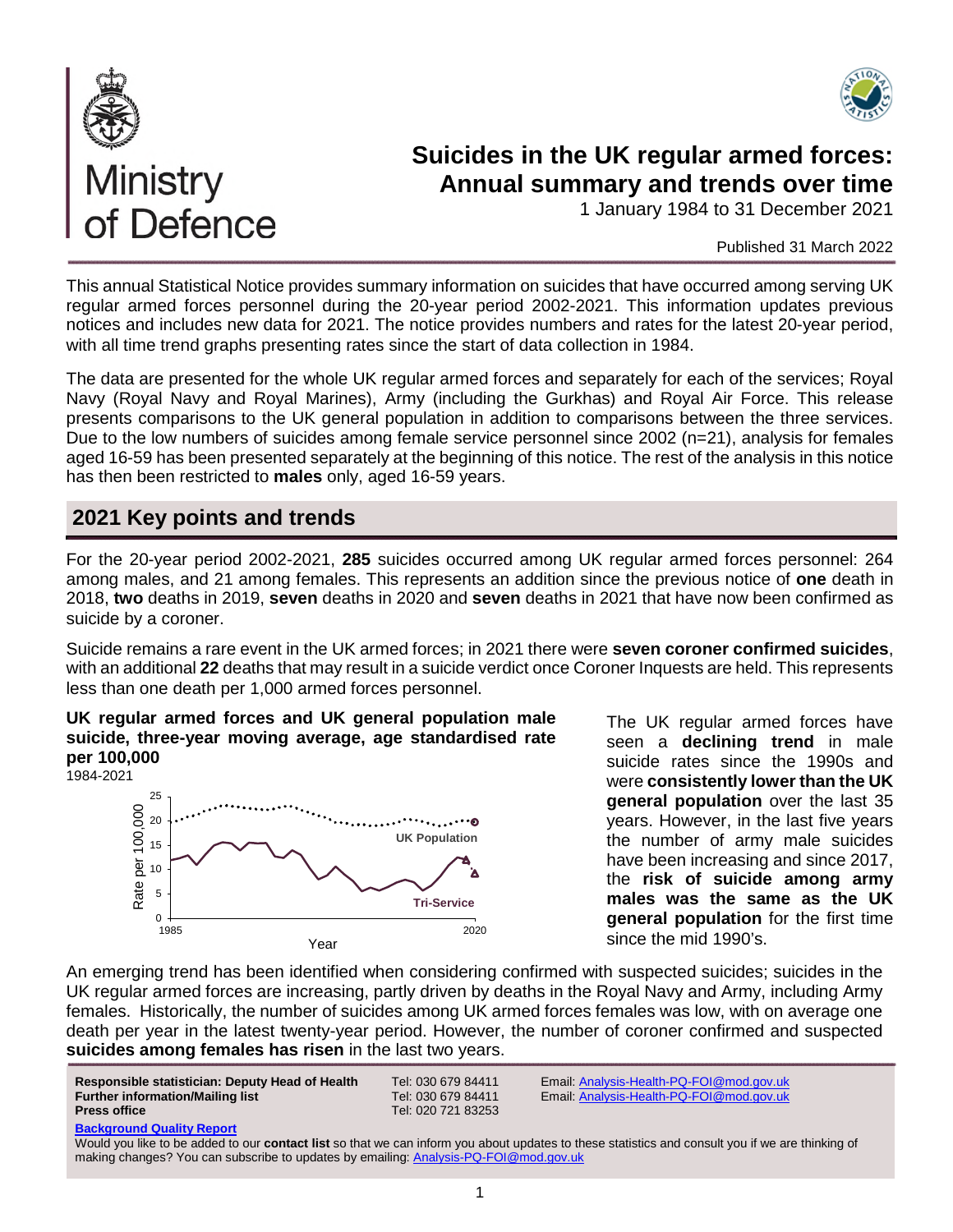# **Contents**

| Annex A – UK regular armed forces suicides 1984-2021, additional table 21 |  |
|---------------------------------------------------------------------------|--|

### **Supplementary tables containing:**

- all tables and figures presented in this publication alongside the underlying data for figures

tables with rates and SMR numbers and 95% confidence intervals can be found in the UK armed forces [suicides index](https://www.gov.uk/government/collections/uk-armed-forces-suicide-and-open-verdict-deaths-index)

### **Information for the media**

If you are a journalist covering a suicide-related issue, please consider following the Samaritans' media guidelines on the reporting of suicide, due to the potentially damaging consequences of irresponsible reporting. In particular, the guidelines advise including links to sources of support for anyone affected by the themes in the article, such as [Samaritans.](https://www.samaritans.org/media-centre/media-guidelines-reporting-suicide)

### **National Statistics Status**

National Statistics Status means that our statistics meet the highest standards of trustworthiness, quality and public value, and it is our responsibility to maintain compliance with these standards. The continued designation of these statistics as National Statistics was confirmed in November 2013 following a compliance check by the Office for Statistics Regulation.

The statistics last underwent a full assessment against the Code of Practice in 2012.

Since the latest review by the Office for Statistics Regulation, we have continued to comply with the Code of Practice for Statistics, and have made the following improvements:

• aided user understanding by improving explanations on rates, confidence intervals and Standardised Mortality Ratios.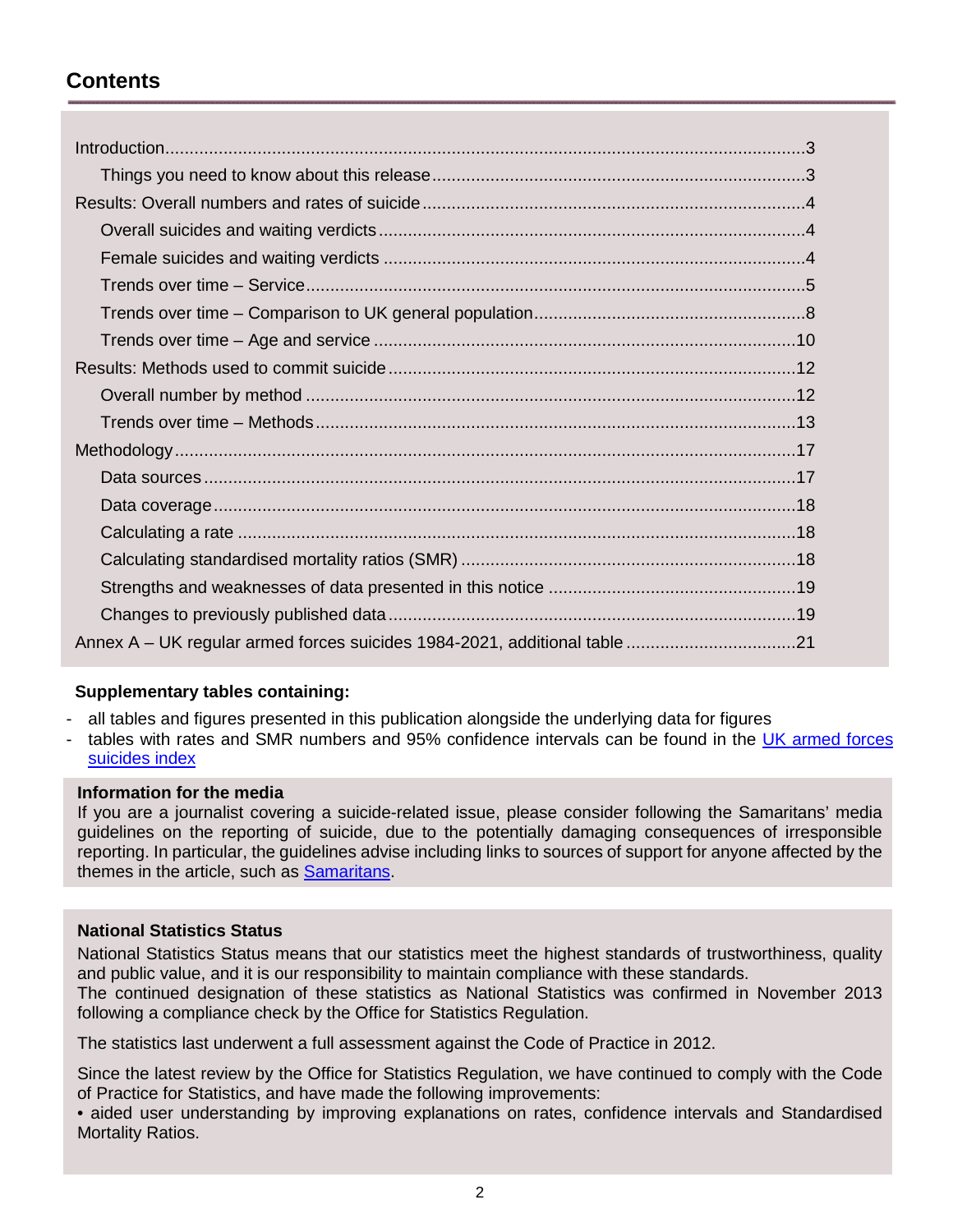# **Introduction**

This annual Statistical Notice provides summary information on suicides that have occurred among serving UK regular armed forces personnel during the 20-year period 2002-2021. The data are presented for the whole UK regular armed forces and separately for each of the services; Royal Navy (Royal Navy and Royal Marines), Army (including the Gurkhas) and Royal Air Force. Due to the low number of suicides among female service personnel since 2002 (n=21), analysis for females aged 16-59 has been presented separately at the beginning of this notice. The rest of the analysis in this notice has then been restricted to males only, aged 16-59 years.

The notice includes suicides in line with the definition used by the Office for National Statistics (ONS) in the publication of National Statistics. The National Statistics definition of suicide includes deaths given an underlying cause of intentional self-harm or an injury/poisoning of undetermined intent. In England and Wales, it has been customary to assume that most injuries and poisonings of undetermined intent are cases where the harm was self-inflicted, but there was insufficient evidence to prove that the deceased deliberately intended to kill themselves<sup>a</sup>, thus given an open or narrative verdict by the coroner. The convention has been adopted across the UK.

In accordance with ONS practice, all deaths are coded to the International Classification of Diseases  $10<sup>th</sup>$ edition (ICD-10) which is produced by the World Health Organisation (WHO). Information held in death certificates and coroner's verdicts is analysed and assigned the appropriate ICD code to ensure that deaths included in this notice are only those which meet the National Statistics definition of suicide. To ensure the highest accuracy of information and that all cases previously recorded as 'waiting verdict' were followed up, Defence Statistics carry out an annual update with data held by the ONS and other authorities (refer to 'Methodology' and 'Changes to previously published data').

Trend graphs present data from the start of data collection in 1984 to show the changing picture over time. However, to provide a balance between presenting analysis for a sufficient time period from which to provide meaningful data with the need to monitor the impact of MOD policy, all tables and graphics are presented as numbers and rates aggregated for the latest 20-year period. In addition, numbers and rates for the latest three or five-year period are used to present recent changes in trends. However, as these rates use small numbers, they may be less reliable, increasing the likelihood of the findings being a result of chance. Tables presenting the number of suicides per year since 1984 can be found at **Table A2, Annex A**.

To compare suicides among the UK regular armed forces with those among the UK general population, Standardised Mortality Ratios (SMR) have been calculated for each service for the 38-year-period 1984-2021 (shown in **Additional Figure 9** presented in the web supplementary tables) and age specific mortality ratios for each service. Yearly changes in the UK general population have been taken into account in these calculations. See the '**Methodology**' section for further details.

Details of the data sources and methods used to collect and analyse the data and additional information are described briefly in the section '**Methodology**' and in more detail in the Background Quality Report. In line with National Statistics protocols, amendments have been annotated by the letter 'r' and explanations provided in the section '**Changes to previously published data**'.

## **Things you need to know about this release**

### *Change in the standard of proof used by coroners in England and Wales*

In England and Wales, all deaths caused by suicide are certified by a coroner. In July 2018, the standard of proof used by coroners to determine whether a death was caused by suicide was lowered to the "civil standard" – balance of probabilities – where previously a "criminal standard" was applied – beyond all reasonable doubt. The change does not affect Northern Ireland or Scotland. It is possible that lowering the standard of proof may result in an increased number of deaths recorded as suicide, possibly creating a discontinuity in our time series.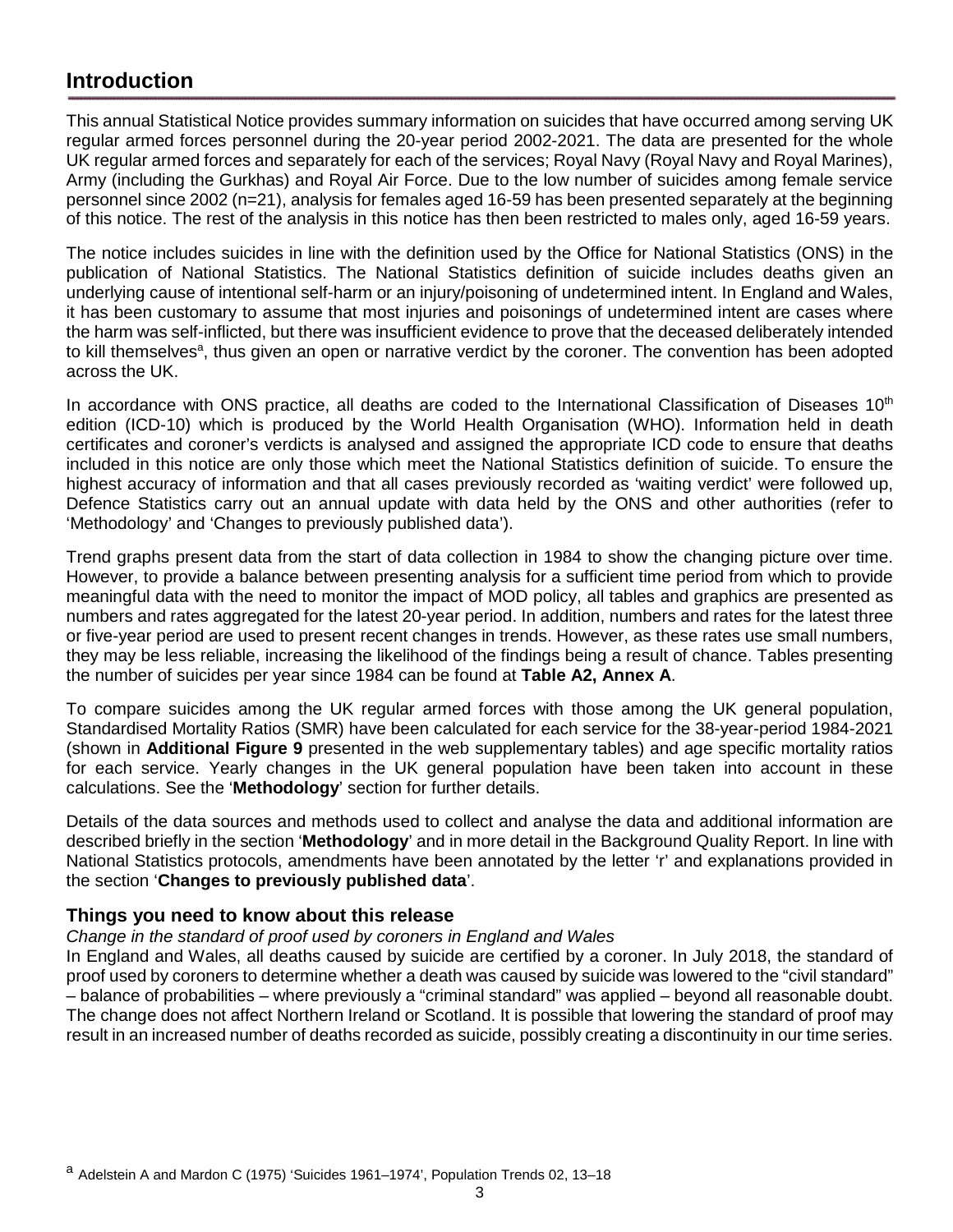# **Results: Overall numbers and rates of suicide**

### <span id="page-3-0"></span>**Overall suicides and waiting verdicts**

- 1. For the latest 20-year period 2002-2021, there were 285 suicides in the UK regular armed forces. A further 27 deaths have been referred to a coroner (or Scotland, the Procurator Fiscal) since 2017 where the mechanism of injury indicated possible suicide, which may be returned as suicide following an inquest (22 of which occurred in 2021).
- 2. There were **264** suicides among UK regular armed forces males during the period 2002-2021. During the same period **21** suicides (7%) occurred among female personnel. Details of deaths by gender for each year between 1984 and 2021 are shown in **Table A2 (Annex)**.

**Figure 1: UK regular armed forces suicide and waiting verdict deaths<sup>1</sup> by gender, numbers and percentages<sup>2</sup>**



1 Waiting verdicts since 2017

<sup>2</sup> Percentages (%) have been rounded to the nearest whole number.

### **Female suicides and waiting verdicts**

3. Female suicide remains a rare event in the UK regular armed forces with on average around one death per year in the latest 20-year period. However, the numbers of confirmed and suspected suicides among regular armed forces females have increased in the last two years. The number of female coroner confirmed suicides and waiting verdicts have been presented in **Table 1**.

#### **Table 1: UK regular armed forces<sup>1</sup> female suicides and waiting verdicts<sup>2</sup> , numbers**  2017-2021

| Year | Coroner<br>Confirmed<br><b>Suicides</b> | <b>Waiting</b><br>Verdicts <sup>2</sup> |  |  |
|------|-----------------------------------------|-----------------------------------------|--|--|
| All  | 6                                       | 9                                       |  |  |
| 2017 | 1                                       | 0                                       |  |  |
| 2018 | 1 <sup>p</sup>                          | p                                       |  |  |
| 2019 | p<br>ი                                  | 1                                       |  |  |
| 2020 | 3                                       | 0                                       |  |  |
| 2021 | р                                       |                                         |  |  |

#### **Source: Defence Statistics Health**

<sup>1</sup>Figures are for female regular personnel and only those female reservists who have died whilst on operational deployment.

<sup>2</sup>Waiting verdicts since 2017.

'p' data is provisional and subject to change in accordance with the outcome of waiting verdicts.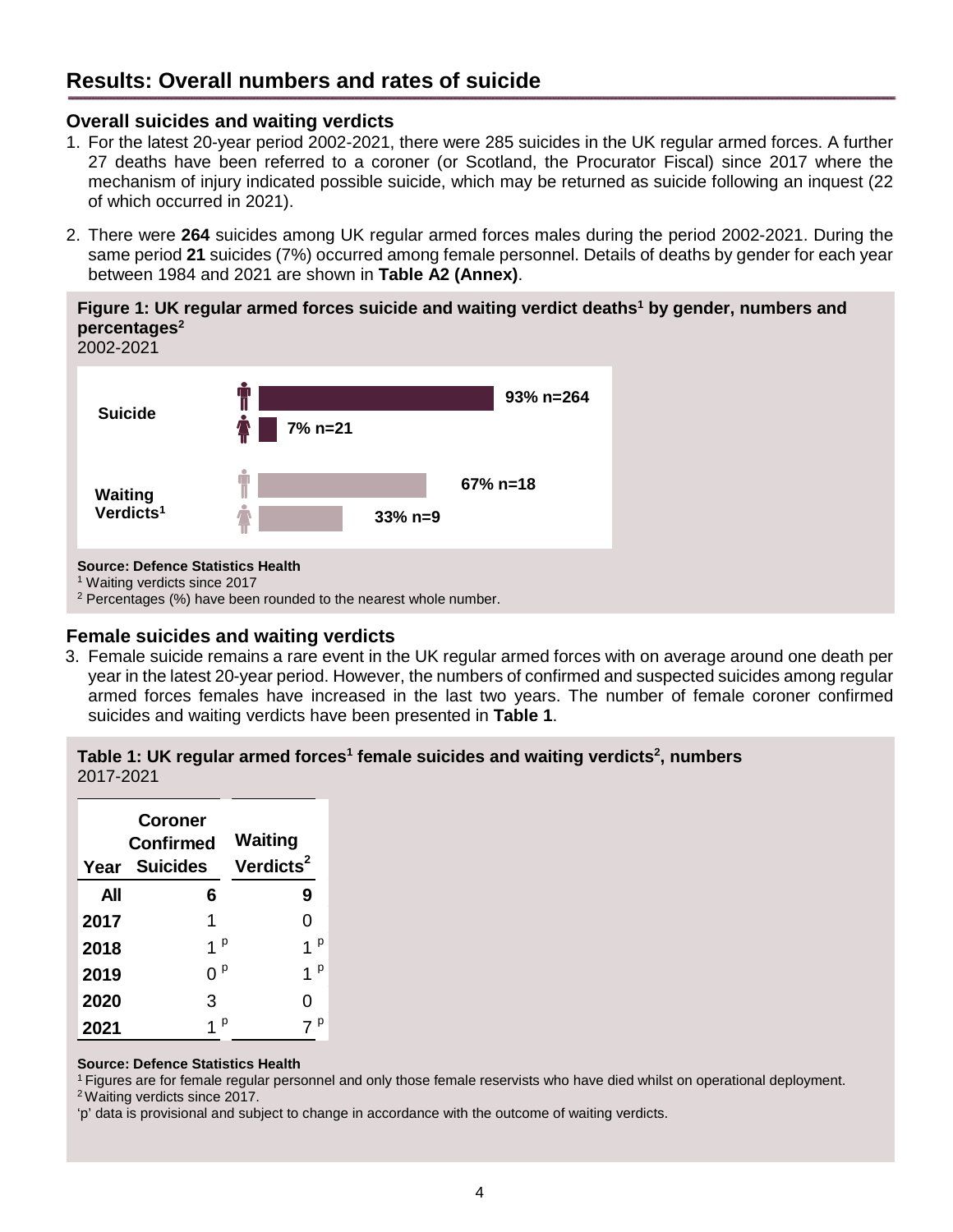4. Whilst the number of coroner confirmed suicides among UK regular armed forces females has risen in recent years, the number of coroner confirmed suicides remains small and therefore all subsequent analysis, tables and graphs in this notice focus on suicides among **males** aged 16-59 years. Please note, only deaths confirmed as suicide were included in this analysis; deaths awaiting coroner verdict were not included.

## <span id="page-4-0"></span>**Trends over time**

- 5. In order to compare trends in the rates for each service over the period 1984-2021 and to take into account the different age structure of the three services, rates have been age standardised. **Figure 2** illustrates these trends as a three-year moving average to eliminate some of the random year on year variation in rates due to small numbers of suicides and to give a clearer picture of trends.
- 6. It should be noted there were 15 **male** deaths which occurred in 2021 where the mechanism of injury suggests possible suicide that are awaiting a coroner's inquest (waiting verdict). It is therefore likely that the suicide rates may be revised when the results of any outstanding inquests are known (see 'Methodology' and 'Changes to previously published data' section).

### *UK armed forces as a whole*

- 7. Suicide rates in the UK regular armed forces as a whole have shown a **declining trend** since the 1990's greater than that seen in the UK general population (**Figure 2**). However, in the five years up to 2019, the number of UK regular armed forces male suicides increased. The number of suicides among males in the UK general population also increased in 2018 and 2019 before falling in 2020 (latest information available for the UK general population).
- 8. Rates among UK regular armed forces males have risen from 7 per 100,000 in 2015 to 12 per 100,000 in 2019 (latest threeyear average rate less likely to be impacted by the number of deaths awaiting verdict, as rates may be revised when the results of any outstanding inquests are known). See 'Methodology' and 'Changes to previously published data' sections for further information.

**Rates** – The Army, Royal Navy and RAF have different age structures. Rates enable comparisons between the services taking account of these differences, by representing the three quantities in the same unit i.e. per 100,000. This is done by calculating number of deaths divided by number of personnel at risk, multiplied by 100,000 (see methodology).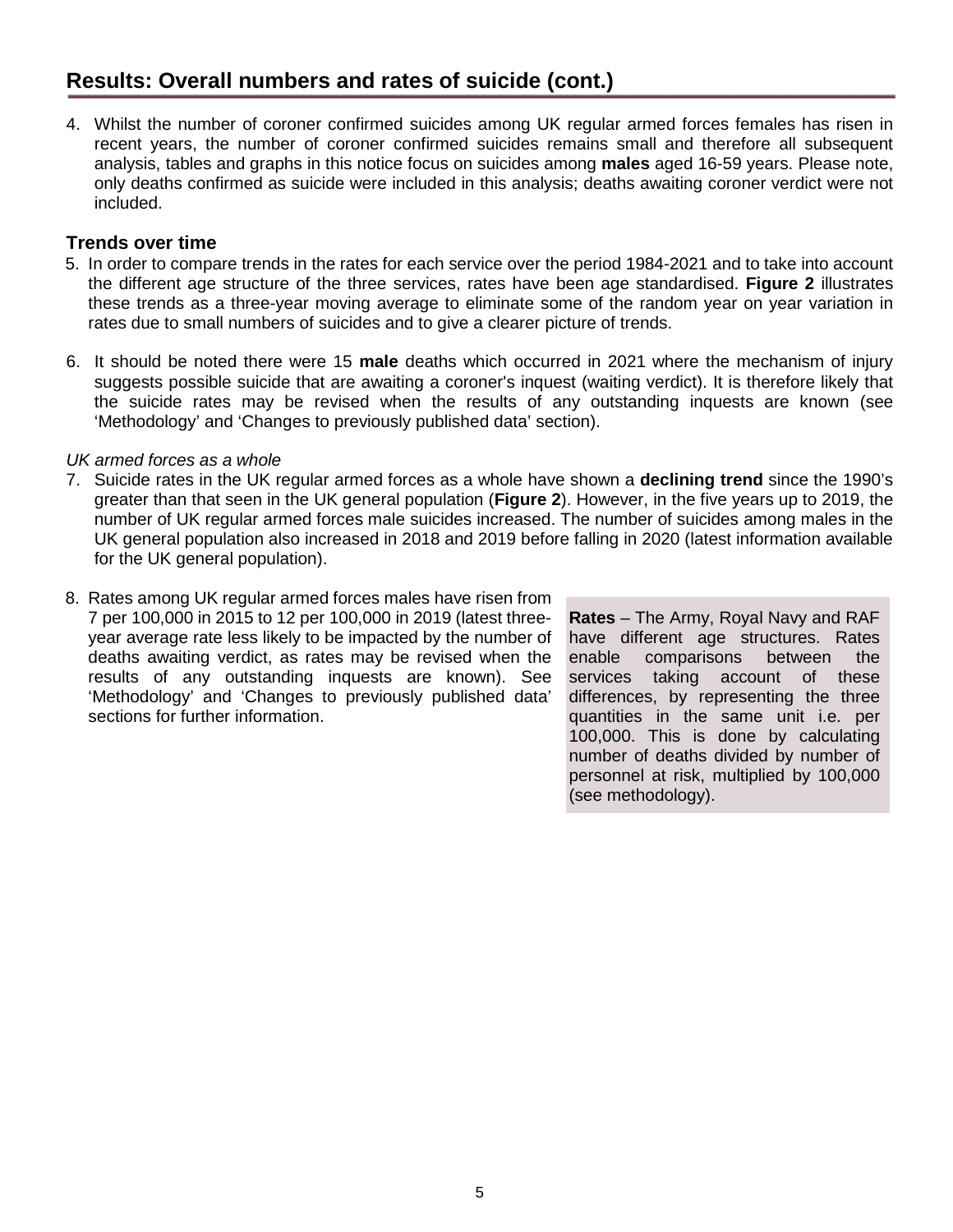#### **Figure 2: UK regular armed forces and UK general population male suicide by service<sup>1</sup> , three-year moving average<sup>2</sup> , rates3,4,5,6**





**Male suicide rates for the UK regular armed forces as a whole were consistently lower than the UK general population** 

### **Army male suicide rates have increased in the last five years**

 **As a result of deaths awaiting a coroner's inquest, the rates of suicide for each service since 2018 may increase.** 

#### **Source: Defence Statistics Health**

<sup>1</sup> Royal Navy includes Royal Navy and Royal Marines.

 $^2$  The year shown is the mid-point of a three-year average, e.g. 1985 refers to the period 1984-1986.

 $3$  Rates have been age standardised to the 2021 armed forces population, expressed per 100,000 personnel at risk.

4 If there are any waiting verdicts in the three-year period, the data point is shown as hollow and the line marked as '- -'. These rates may change once the result of coroner inquests are known.

5 Values presented to two decimal places.

<sup>6</sup> 2021 UK population deaths data is unavailable, 2020 data has been used as a proxy, this is represented by a hollow data point.

### **Figure 3: UK regular armed forces male suicides by service<sup>1</sup> , age-standardised<sup>2</sup> rates**  2002-2021

| <b>Tri-Service</b> \ | <b>Royal Navy</b> | <b>Army</b>   | <b>RAF</b>    |
|----------------------|-------------------|---------------|---------------|
| 8 per 100,000        | 7 per 100,000     | 9 per 100,000 | 5 per 100,000 |

<sup>1</sup> Royal Navy includes Royal Navy and Royal Marines.

 $2$  Rates have been age standardised to the 2021 armed forces population, expressed per 100,000 personnel at risk.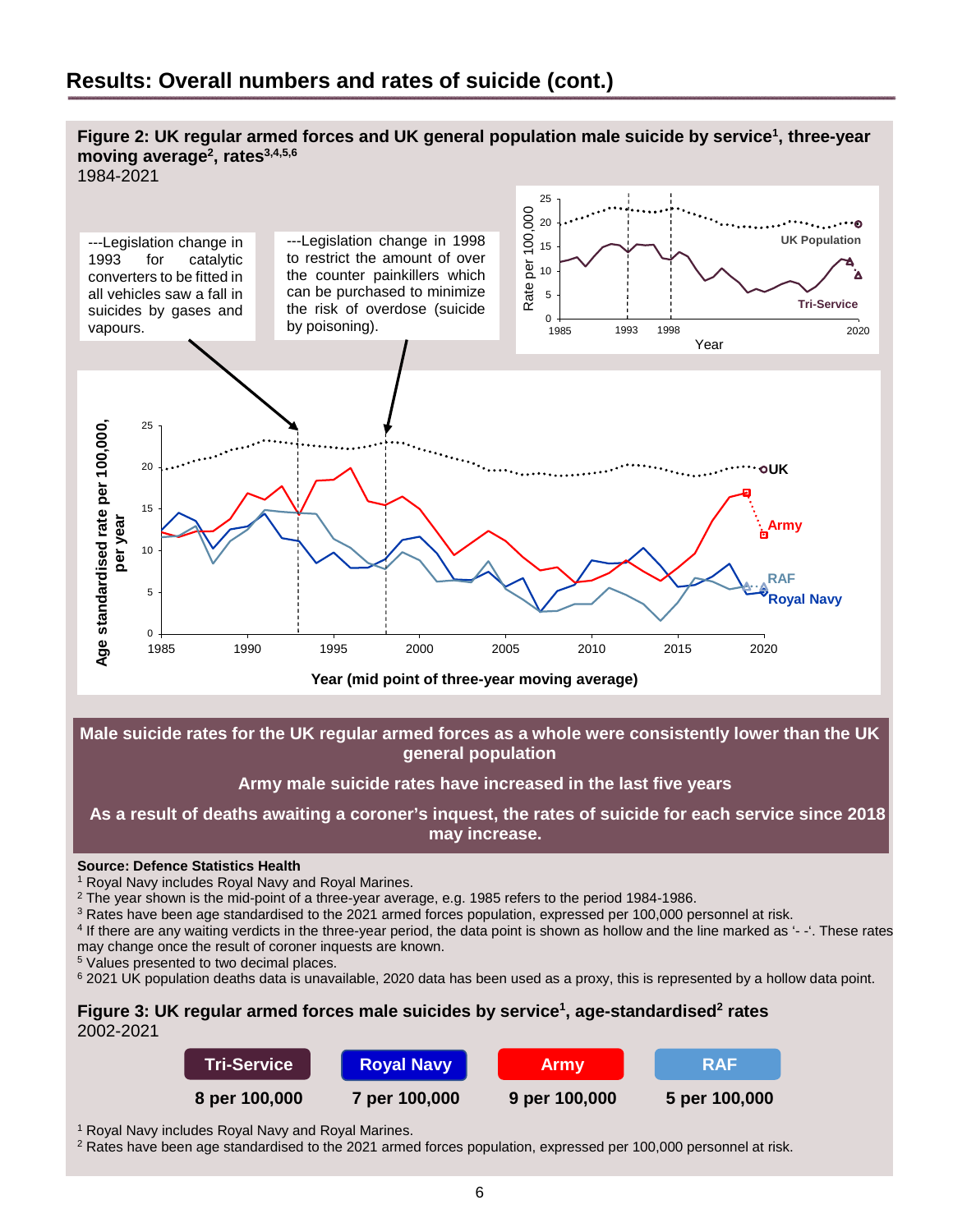### **Trends over time - Service**

- 9. Suicide remains a rare event in the UK regular armed forces and **Figure 2** shows suicide rates across all three services have fallen since the 1990s. However, in the last five years there was an increase in the rate of suicide among Army males from six per 100,000 in 2014 to 17 per 100,000 in 2019.
- 10. Rates among Army personnel were higher than the other services throughout most of the period presented. For the latest 20-year period (2002-2021) the rate of suicides was significantly lower in the RAF compared to the Army. There were no significant differences between any of the other services.
- 11. It should be noted that the small number of suicides each year in each service can impact the three-year moving average rate. A small increase in suicides from one in 2015 to two in 2016 and two in 2017 had a cumulative effect on the three-year moving average rate of RAF suicides covering this period.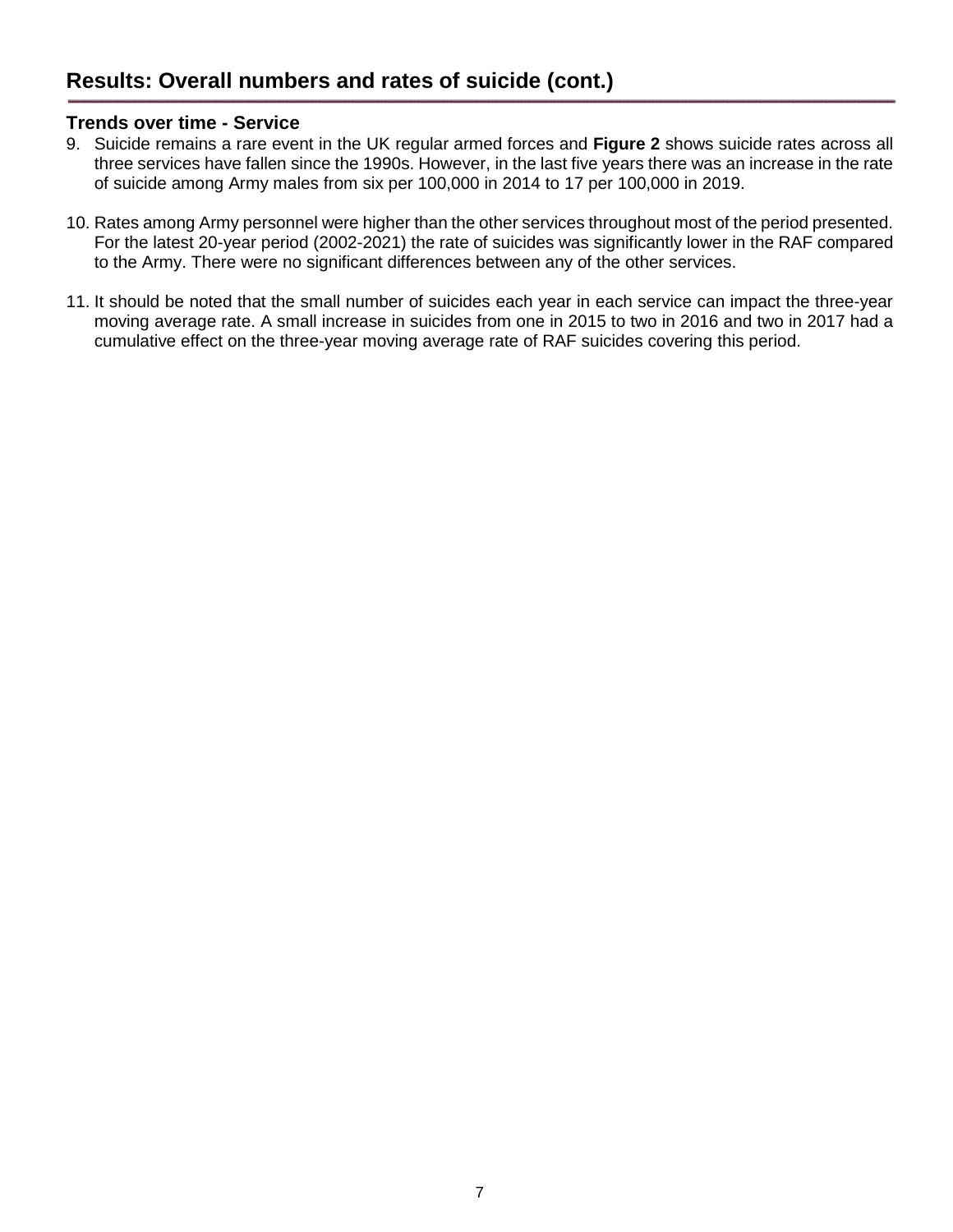## <span id="page-7-0"></span>**Trends over time – Comparison to UK general population**

#### **Standardised Mortality Ratios (SMR)**

To make comparisons between suicide rates in the UK armed forces and the UK general population, an SMR is calculated which takes account of the different age structure in the two populations. The SMR is the ratio of the number of deaths observed in the armed forces to the number of deaths expected if the armed forces population had the same age specific rates as the UK general population in each year. An SMR over (or under) 100 indicates a higher (or lower) number of observed deaths than expected compared to the UK general population and represents whether the armed forces are at an increased or decreased risk of death compared to the UK population. An SMR of 100 implies there is no difference in rates when comparing the UK regular armed forces population with the UK population. An SMR where the 95% confidence interval does not encompass 100 implies there is a statistically significant difference in rates when comparing the UK regular armed forces population with the UK general population.

- 12. Since 1984, the UK regular armed forces as a whole had suicide rates lower than would be expected if the UK regular armed forces had the same age profile as the UK general population (as indicated by UK regular armed forces Standard Mortality Ratios (SMR) being below the black reference line in **Additional Figure 9** presented in the web supplementary tables).
- 13. For the latest 20-year period 2002-2021, the suicide rate for each service and the UK regular armed forces as a whole was **statistically significantly lower** than would be expected if the armed forces had the same age profile over time as the UK general population (see **Additional Table 4** in the web supplementary tables for more details).
- 14. **Figure 4** presents the percentage decreased risk of suicide for the UK regular armed forces as a whole and for each service compared to the UK general population for the latest 20-year period 2002-2021.





#### **Source: Defence Statistics Health**

<sup>1</sup> Royal Navy includes Royal Navy and Royal Marines.

<sup>2</sup> Ratios have been standardised for age and calendar year.

\* Statistically significant risk of suicide compared to the UK general population. If there is no asterisk (\*), then there is no statistical significant difference between the service and the UK general population.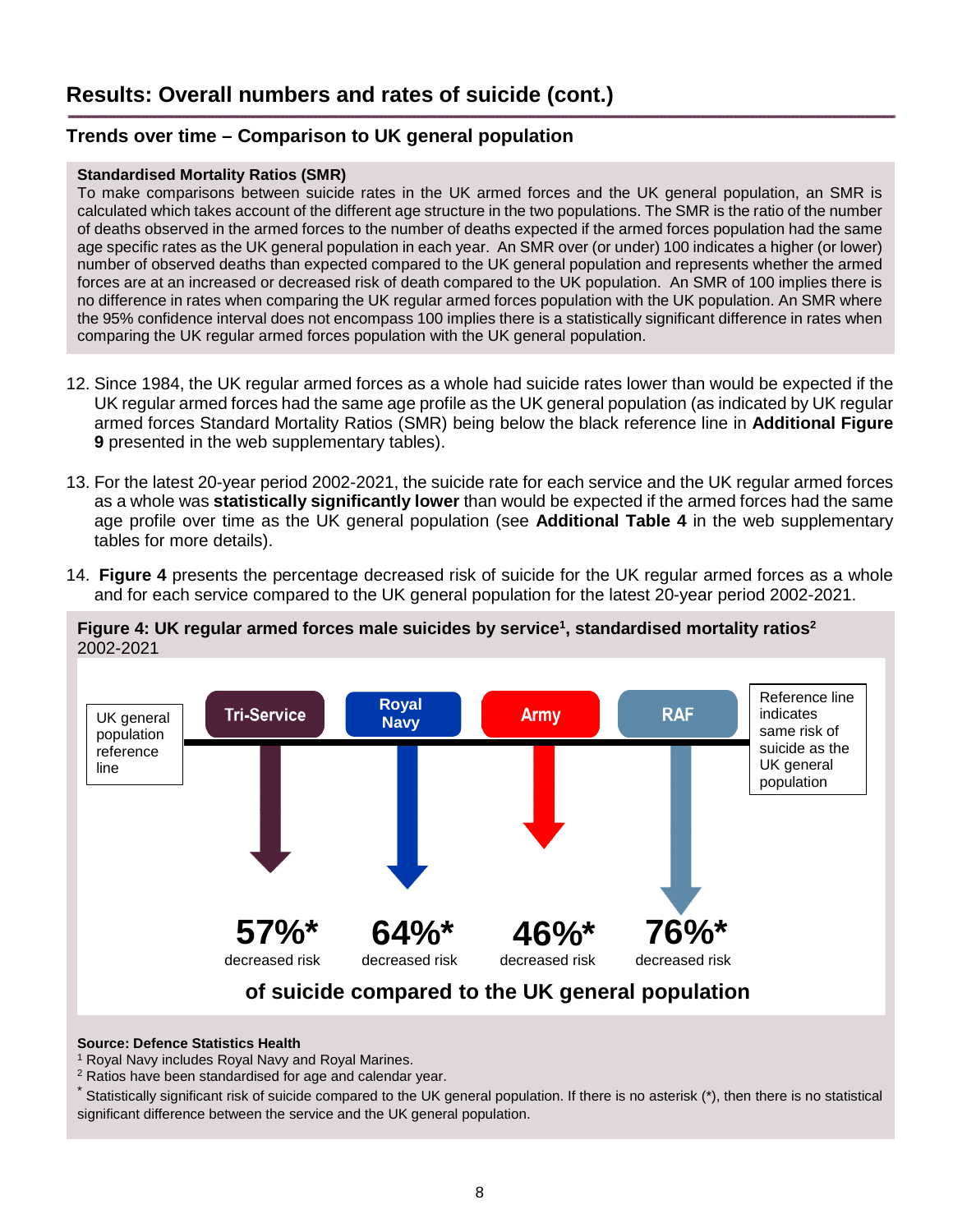# **Results: Overall numbers and rates of suicide (cont.)**

#### *Recent trends*

- 15. Whilst the UK armed forces as a whole had lower suicide rates than the UK general population throughout the period presented, Army male suicides have risen over the last five years (**Figure 2**). In order to understand this rise within the context of UK general population suicides, **Figure 5** presents comparisons to the UK general population for a three-year period by service. The three-year period 2018-2020 was selected to remove the effect of the number of male deaths awaiting verdict in 2021 (n=15), as rates may be revised when the results of any outstanding inquests are known (see 'Methodology' and 'Changes to previously published data' sections).
- 16. Since the mid 1990's the risk of suicide among army males was lower than the UK general population. However, for the period 2018-2020, the **risk of suicide among army males was the same as the UK general population.** The risk of suicide in males in the Royal Navy and RAF remain significantly lower than the risk among males in the UK general population (Figure 5).





For the period 2018-2020, the **risk of suicide in Royal Navy and RAF males was significantly lower than the UK general population.** This was indicated by the SMR being below 100 and 95% confidence intervals which exclude 100.

For the period 2018-2020, the **risk of suicide in the Army was the same as for males in the UK general population.** This was indicated by the 95% confidence intervals encompassing 100.

#### **Source: Defence Statistics Health**

<sup>1</sup> Royal Navy includes Royal Navy and Royal Marines.

<sup>2</sup> Ratios have been standardised for age and calendar year.

 $3$  The black dotted reference line indicates the same risk of suicide as the UK general population.

4 2021 UK population deaths data is unavailable, 2020 data has been used as a proxy to calculate the SMR.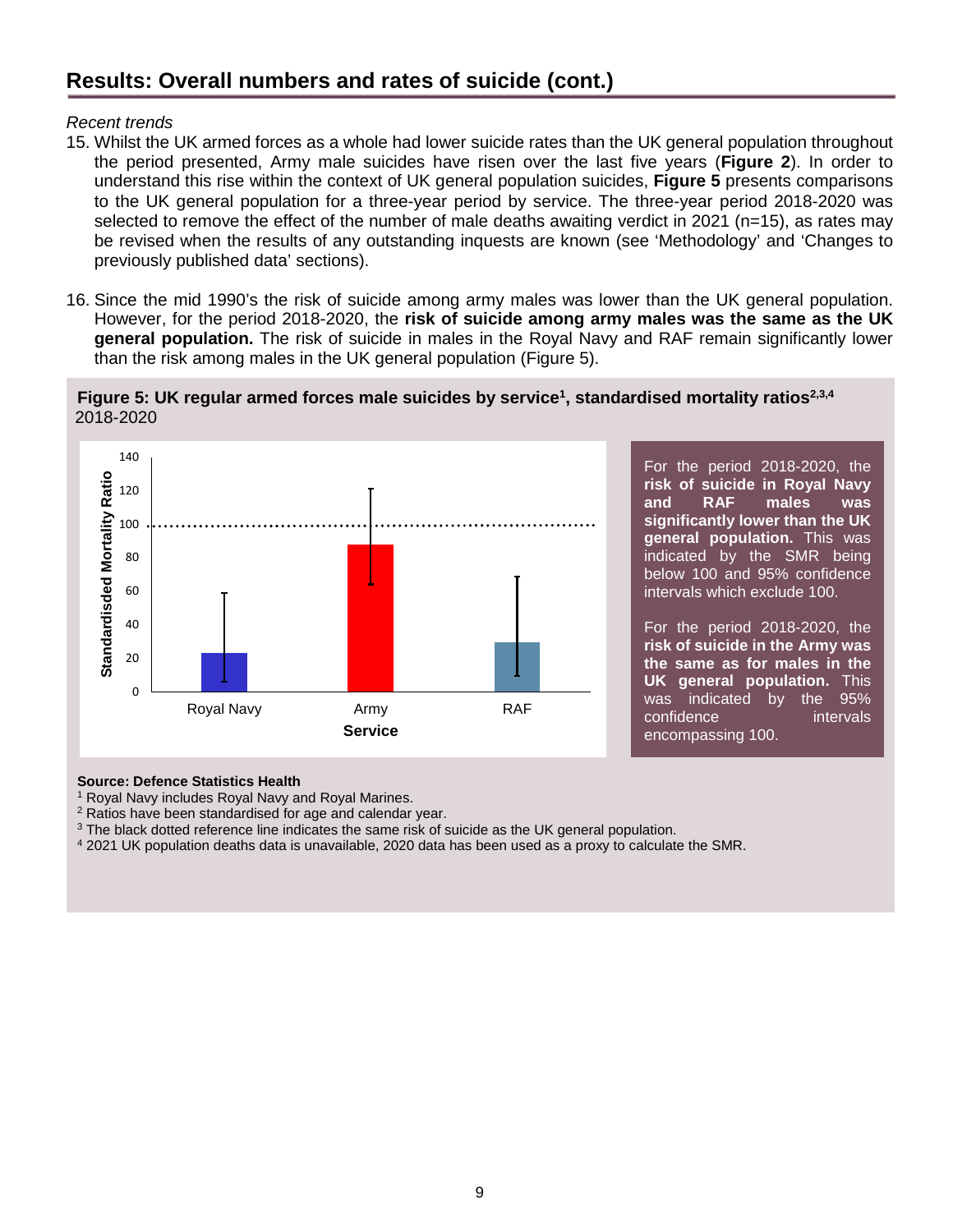### <span id="page-9-0"></span>**Trends over time – Age and service**

17. **Figure 6** presents the three-year moving average male suicide rate for UK regular armed forces by age group. **Additional Figure 10** in the [supplementary tables](https://www.gov.uk/government/collections/uk-armed-forces-suicide-and-open-verdict-deaths-index) presents comparisons, by service, with male suicides in the same age group in the UK general population.

**Figure 6: UK regular armed forces male suicides by age group, three-year moving average<sup>1</sup> rates2,3** 1984-2021



#### **Source: Defence Statistics Health**

1 The data shown is the mid-point of a three-year average, e.g. 1985 refers to the period 1984-1986.

<sup>2</sup> Values presented to two decimal places.

<sup>3</sup> 2021 UK population deaths data is unavailable, 2020 data has been used as a proxy.

- 18. In the latest three-year period, males aged under 20 years, 20-24 years and 35-39 years had the highest rates of suicide. Each of these age groups had higher rates than the UK armed forces as a whole.
- 19. Rates of suicide among UK regular armed forces males have increased among those aged under 20 years and 35-39 years in the last three years (**Figure 6**). This increasing trend has been seen in the UK general population for males aged 35-39 years, but not for males aged under 20 years.
- 20. In the latest three-year period, suicide rates were lowest amongst UK regular armed forces males aged 45 years and over. This contrasts with the UK general population where males aged over 45 years had the highest suicide rate of any age group.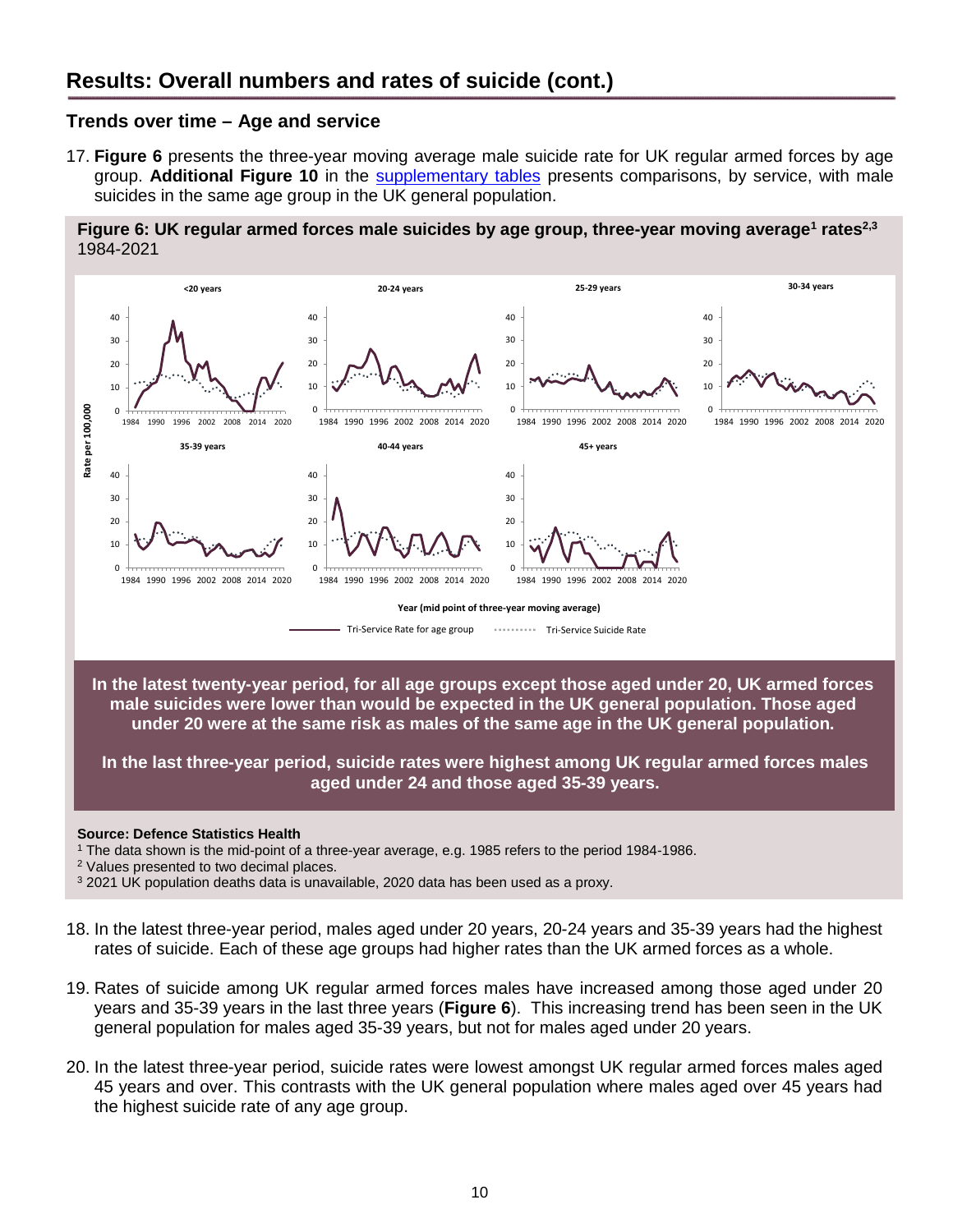- 21. In the 1990's, Army males aged under 20 years of age were at a statistically significant increased risk of suicide compared to the UK general population. However, since 2000, the risk of suicide in young Army males has remained the same as the risk in males of the same age in the UK general population.
- 22. Whilst the UK regular armed forces saw similar patterns among the different age groups for the rates of suicide as the UK general population, in the latest twenty-years the risk of suicide remained significantly lower than the UK general population for all ages except those aged under 20 years, where the suicide risk was the same as the UK general population.
- 23. Unemployment, economic hardship<sup>b</sup> and marital breakdown in middle aged men within the UK general population are considered high risk factors for suicide, which may explain the higher rate of suicide in those aged 45-49 years. It is difficult to make comparisons for all of these risk factors with UK regular armed forces personnel as these personnel are in full employment with a regular income; this may partially explain the lower mortality rates among middle-aged military personnel compared to the UK general population.
- 24. The lower age-specific mortality rates and SMR's in the UK regular armed forces may also partially be explained by the 'healthy worker effect' often observed in occupational studies. This is deemed to occur when 'workers' are found to have lower mortality or other adverse health outcome rates than the general population because certain groups of people are excluded from employment, particularly those who are ill or who have disabilities. This is to be expected in studies of armed forces mortality, as they are generally a highly selected group of individuals who are likely to have higher than usual levels of fitness and lower levels of ill-health.
- 25. Several other factors, specific to service life both on and off duty, may also play a role in reducing the risk of suicide in the UK regular armed forces compared to the UK general population. This may include the strong group loyalty, bonding and mutual dependence encourage at all levels in the services, particularly in small combat units.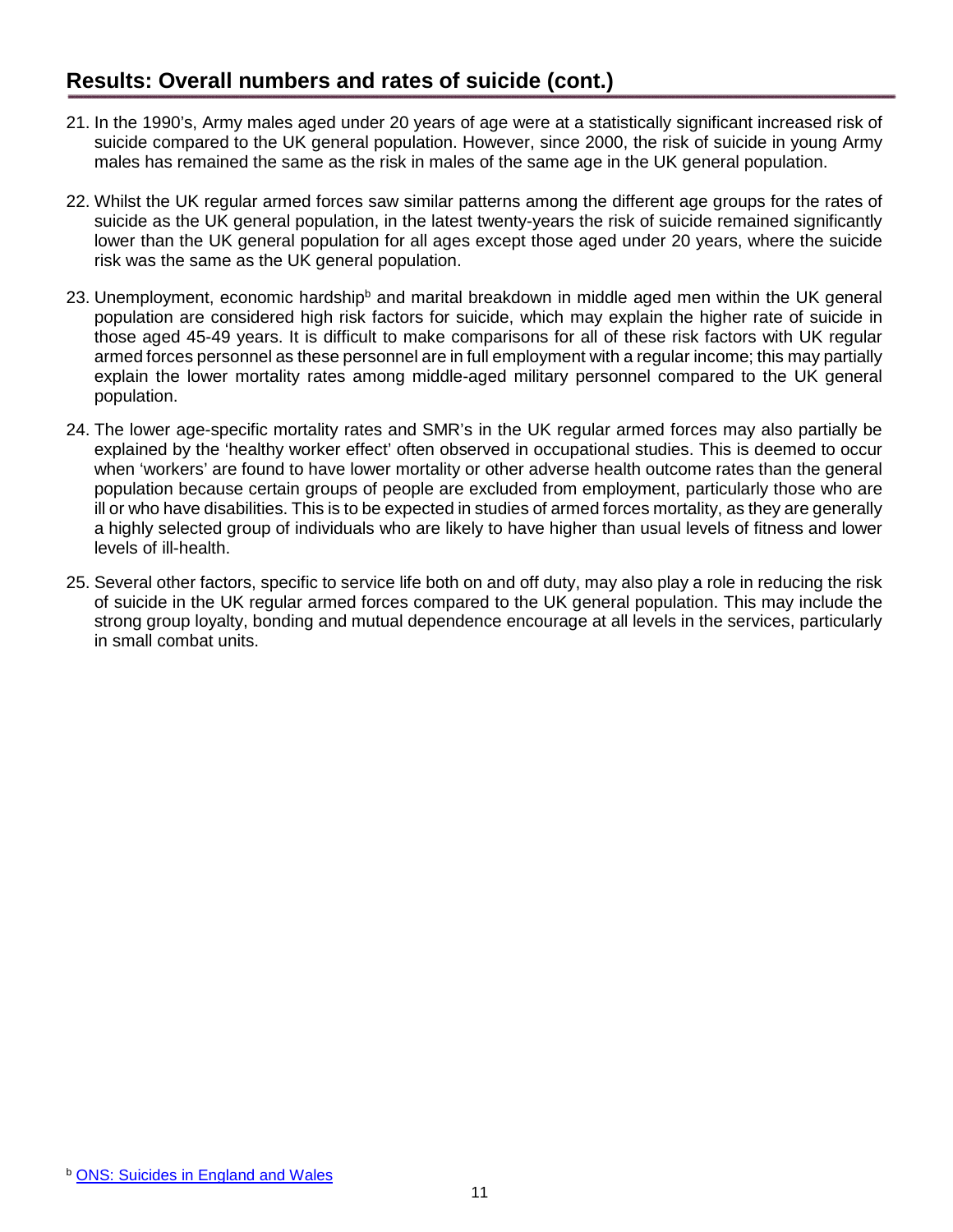## <span id="page-11-1"></span><span id="page-11-0"></span>**Overall number by method**

- 26. **Figure 7** provides details of the methods used to commit suicide by personnel in all three services during the period 2002-2021.
- 27. The likelihood of committing suicide depends on the ease of access to and knowledge of an effective method. The following methods account for 86% of all cases in the UK regular armed forces; hanging, strangulation and suffocation (60% of all cases); firearms and explosives (16% of all cases); poisoning by solid or liquid substances (5% of all cases); and falling or jumping from a high place (5% of all cases).
- 28. Suicide by hanging, strangulation and suffocation was the most common method of suicide in males in the UK general population for 2020<sup>b</sup> where it accounted for 61% of all male suicides. Poisoning by solid or liquid substances accounted for 16% of all male suicides.
- 29. UK regular armed forces suicides using firearms and explosives were not comparable with the UK general population due to UK laws restricting access to firearms in the general population.

#### **Figure 7: UK regular armed forces male suicides by method, numbers and percentages<sup>1</sup>** 2002-2021



#### **Source: Defence Statistics Health**

1 Percentages (%) have been rounded to the nearest whole number. Percentages may not add to 100% due to rounding.

2 Other includes Submersion (Drowning) 2% (n=4), Cutting and piercing 2% (n=4) and Air transport incident 1% (n=2).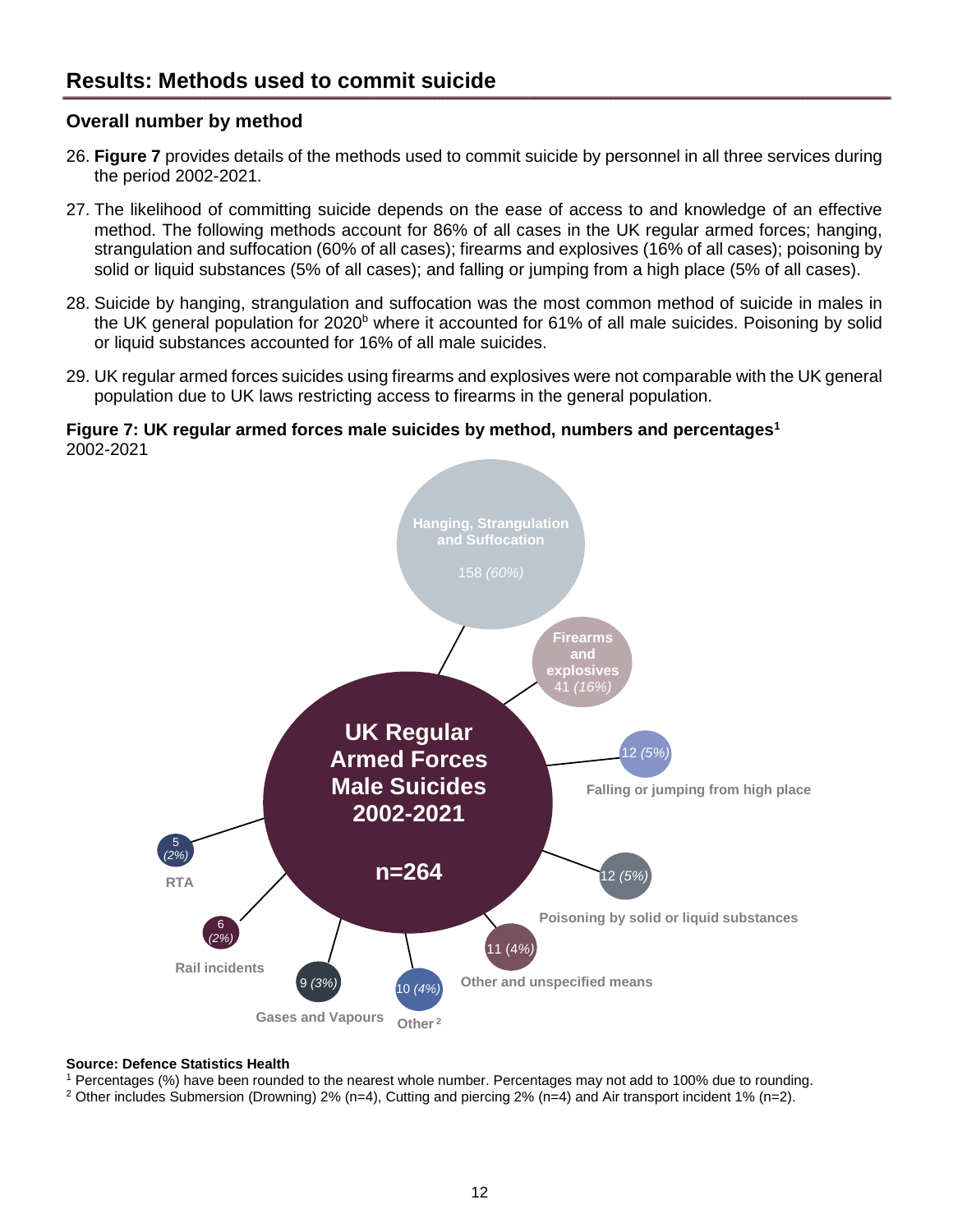## <span id="page-12-0"></span>**Trends over time – Methods**

- 30. **Figure 8** illustrates the changes in the use of the three most common methods of UK regular armed forces suicide over the period 1984-2021. Due to small numbers involved, the data have been aggregated to give five-year moving averages. This eliminates some of the random variation that can occur due to small numbers and provides a clearer picture of trends.
- 31. The likelihood of committing suicide is related to access to means. The impact of changes in legislation and policy on the types of method employed to commit suicide can be seen in **Figure 8**. The use of 'poisoning by gases and vapours' was the most common method of suicide in the UK regular armed forces until UK legislation was changed in 1993 to fit catalytic converters to vehicles following which there was a steep decline in the rate of suicide by gases and vapours. In recent years, the rate of poisonings by gases and vapours has fallen to a rate similar to poisonings by solid or liquid substances. The change in policy in the mid-1990's restricting access to weapons in the Army also resulted in a fall in the rate of suicides by 'firearms and explosives'. In the latest 20-year period (2002-2021), 'Hanging, strangulation and suffocation' remains the most common method for suicide in the UK regular armed forces.
- 32. The UK regular armed forces rate of male suicide by 'Hanging, strangulation and suffocation' rose in the mid-1990's following the restrictions in access to gases and vapours and firearms as a result of legislative and policy changes. In the period 2006-2010, there was a declining trend in the rate of 'Hanging, strangulation and suffocation' to a low of 3 per 100,000. However, the rate of suicide by this method has increased in recent years to 8 per 100,000.
- 33. The rates of suicide in the UK regular armed forces by 'gases and vapours' and 'firearms and explosives' remain low for the latest five-year period 2017-2021, at less than one per 100,000.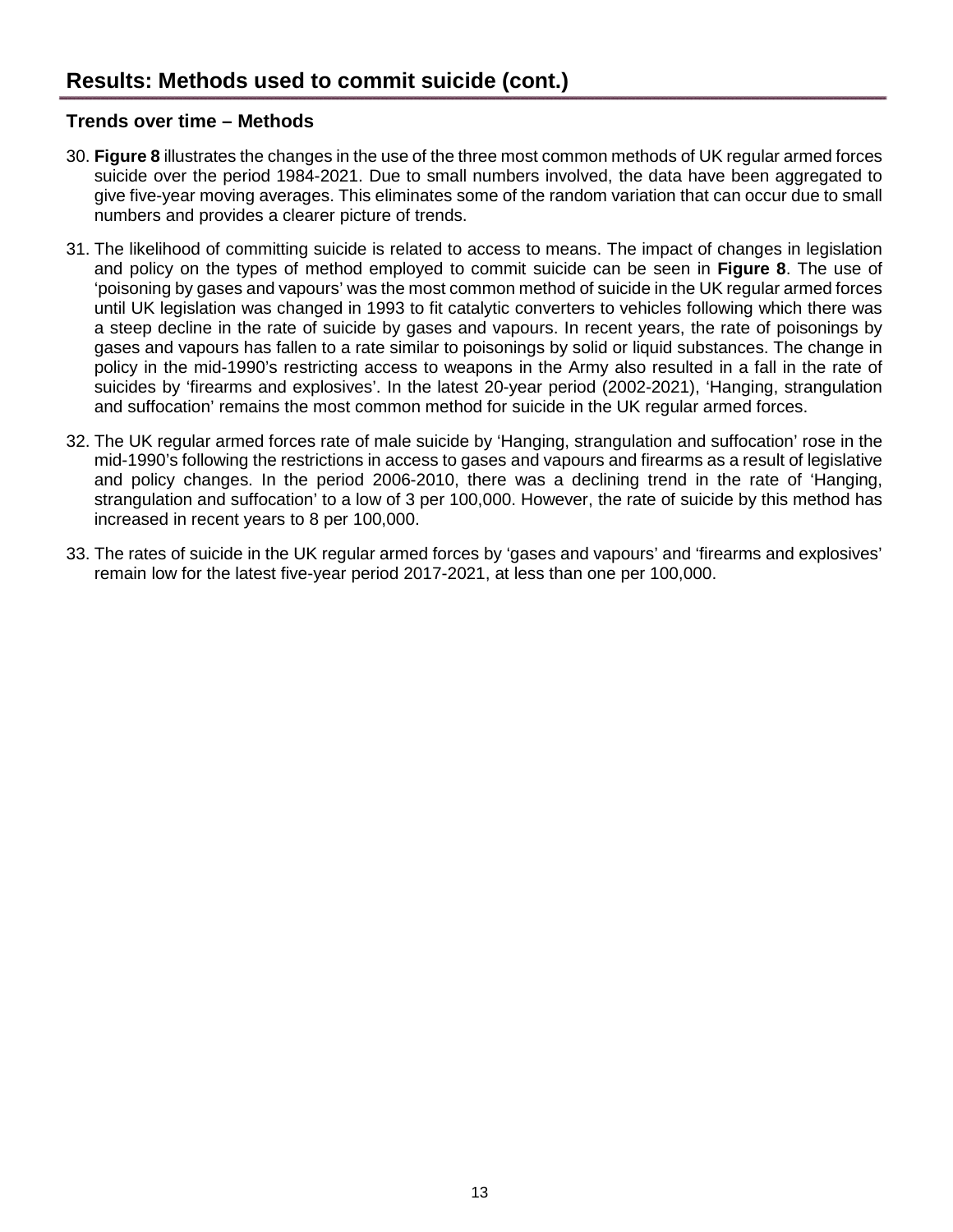# **Results: Methods used to commit suicide (cont.)**

### Figure 8: UK regular armed forces male suicide rates by method and five-year moving average<sup>1</sup>, age**standardised<sup>2</sup> rates3,4**

1984-2021



#### **Source: Defence Statistics Health**

1 The year shown is the mid-point of a five-year average, e.g. 1986 refers to the period 1984-1988.

<sup>2</sup> Rates have been age standardised to the 2021 armed forces population, expressed per 100,000 strength.

<sup>3</sup> If there are any waiting verdicts in the five-year period, the data point is shown as hollow.

4 Values presented to two decimal places.

**Suicide by 'Hanging, strangulation and suffocation' was the most common method of suicide among UK regular armed forces males since the mid 1990's. This could be due to changes in legislation restricting access to other methods.** 

**Suicide by 'Hanging, strangulation and suffocation' was also the most common method of suicide in the UK general population.**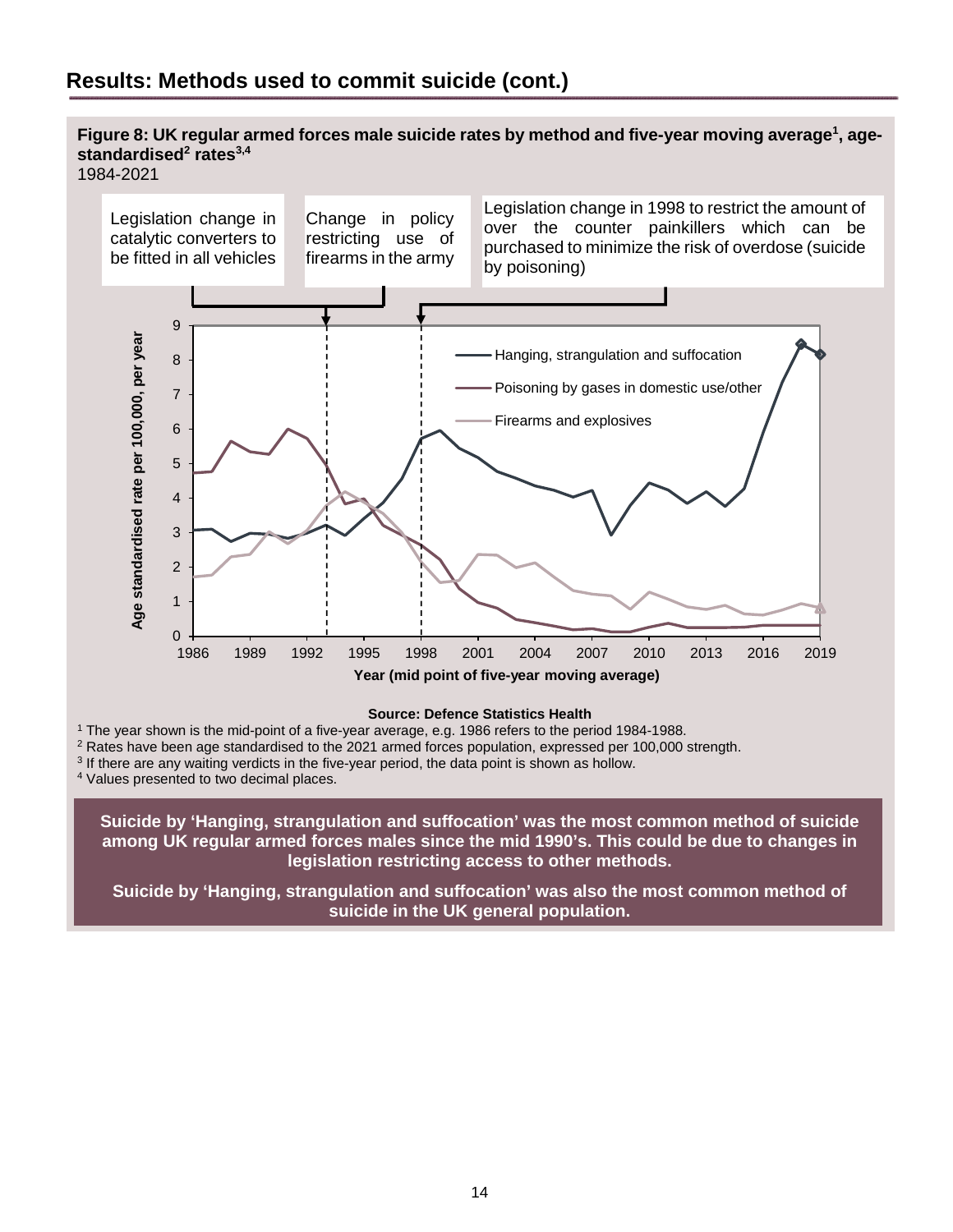# **Glossary**

**Army** – The British Army consists of the General Staff and the deployable Field Army and the regional forces that support them, as well as joint elements that work with the Royal Navy and Royal Air Force. Its primary task is to help defend the interests of the UK.

**Confidence Interval** – For a given statistic calculated for a sample of observations (e.g. the mean), the confidence interval is a range of values around that statistic that are believed to contain, with a certain probability (e.g. 95%), the true value of that statistic (i.e. the population value).

**Coroner** – A government official whose role is to confirm and certify the death of an individual within a jurisdiction. A coroner may also conduct or order an inquest into the manner or cause of death, and investigate or confirm the identity of unknown person who has been found dead within the coroner's jurisdiction.

**International Statistical Classification of Diseases and Health-Related Disorders 10th edition (ICD-10**) is the standard diagnostic tool for epidemiology, health management and clinical purposes. It is a medical classification developed by the World Health Organisation.

**Northern Ireland Statistics and Research Agency (NISRA)** is the principal source of official statistics and social research in Northern Ireland.

**Procurator Fiscal** is a public prosecutor in Scotland. They investigate all sudden and suspicious deaths in Scotland (similar to a coroner in other legal systems), conduct fatal accident inquiries (a form of inquest unique to the Scottish legal system) and handle criminal complaints against the police.

**Royal Air Force** (RAF) – The RAF is the aerial defence force of the UK.

**Royal Marines** (RM) are sea-going soldiers who are part of the Naval Service. RM officer ranks were aligned with those of the Army on 1 July 1999.

**Royal Navy** (RN) – The sea-going defence forces of the UK but excludes the Royal Marines and the Royal Fleet Auxiliary service (RFA).

**Strength** is defined as the number of serving UK regular armed forces personnel at a point in time.

**UK regulars** are full time service personnel, including nursing services, but excluding FTRS personnel, Gurkhas, Naval activated reservists, mobilised reservists, Military Provost Guarding Service (MPGS) and Non Regular Permanent Service (NRPS). Unless otherwise stated, includes trained and untrained personnel.

• **FTRS (Full-Time Reserve Service)** are personnel who fill service posts for a set period on a full-time basis while being a member of one of the reserve services, either as annex-regular or as a volunteer. An FTRS reservist on:

**Full Commitment (FC)** fulfills the same range of duties and deployment liability as a regular service person;

**Limited Commitment (LC)** serves at one location but can be detached for up to 35 days a year;

**Home Commitment (HC)** is employed at one location and cannot be detached elsewhere.

Each service uses FTRS personnel differently:

The Royal Navy predominantly uses FTRS to backfill gapped regular posts. However, they do have a small number of FTRS personnel that are not deployable for operations overseas. There is no distinction made in terms of fulfilling baseline liability posts between FTRS Full Commitment (FC), Limited Commitment (LC) and Home Commitment (HC).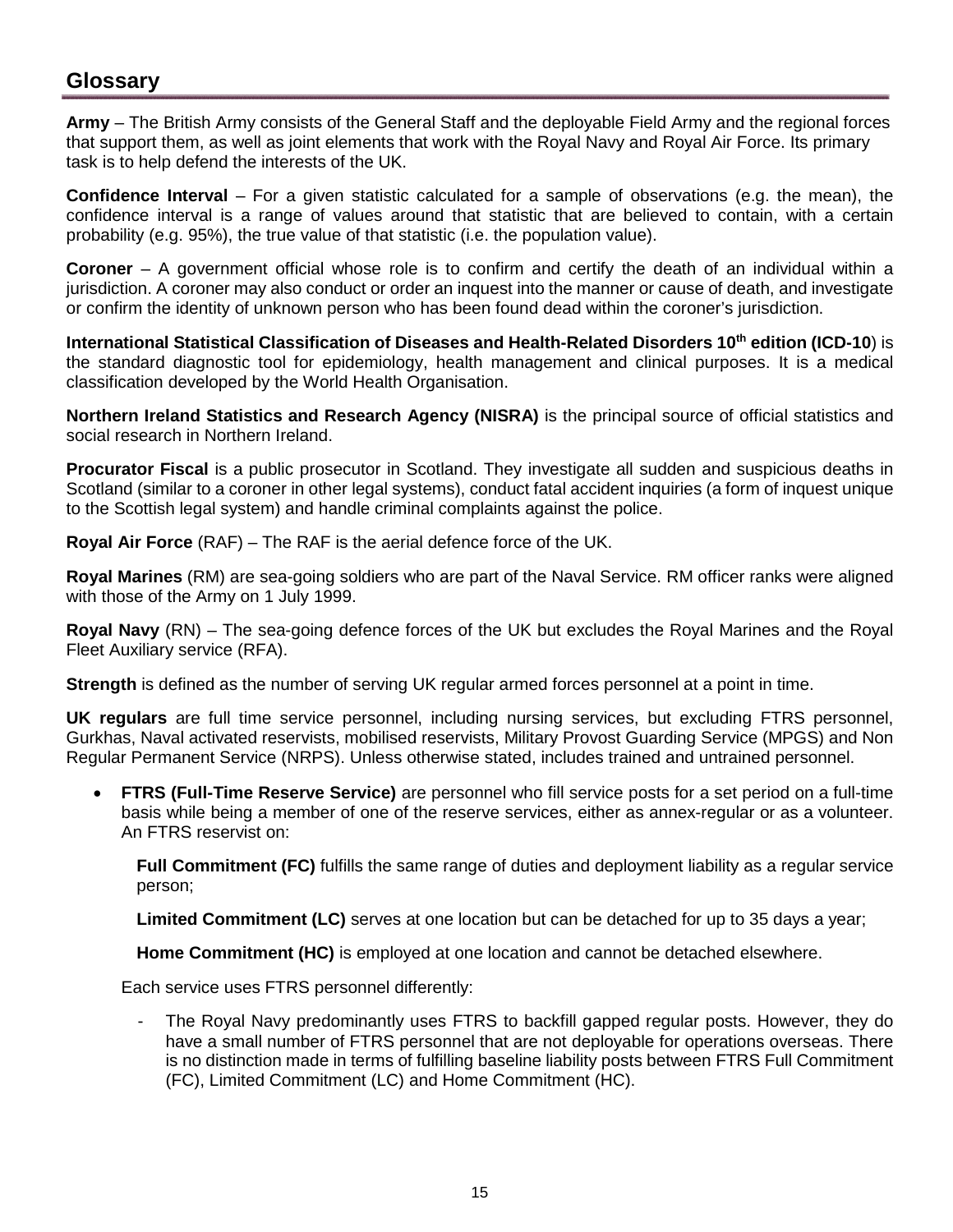# **Glossary (cont.)**

- The Army employ FTRS(FC) and FTRS(LC) to fill regular Army liability (RAL) posts as a substitute for regular personnel for set periods of time. FTRS(HC) personnel cannot be deployed to operations and are not counted against RAL.
- The RAF consider that FTRS(FC) can fill regular RAF liability posts but have identified separate liabilities for FTRS(LC) and FTRS(HC).
- **Gurkhas** are recruited and employed in the British and Indian Armies under the terms of the 1947 Tri-Partite Agreement (TPA) on a broadly comparable basis. They remain Nepalese citizens but in all other respects are full members of HM forces. Since 2008, Gurkhas are entitled to join the UK regular forces after five years of service and apply for British citizenship.
- **Military Provost Guard Service (MPGS)** provides trained professional soldiers to meet defence armed security requirements in units of all three services based in Great Britain. MPGS provide armed guard protection of units, responsible for control of entry, foot and mobile patrols and armed response to attacks on their unit.
- **Mobilised reservists** are volunteer or regular reserves who have been called into permanent service with the regular forces on military operations under the powers outlined in the Reserve Forces Act 1996. Call-out orders will be for a specific amount of time and subject to limits (e.g. under a call-out for warlike operations (Section 54), call-out periods should not exceed 12 months, unless extended.)
- **Non Regular Permanent Staff (NRPS)** are members of the Army Volunteer Reserve force employed on a full-time basis. The NRPS comprises Commissioned Officers, Warrant Officers, Non-Commissioned Officers and soldiers posted to units to assist with the training, administrative and special duties within the Army reserve. Typical jobs are Permanent Staff Administration Officer and Regimental Administration Officer. Since 2010, these contracts are being discontinued in favour of FTRS (Home Commitment) contracts. NRPS are not included in the Future Reserves 2020 Volunteer Reserve population as they have no liability for call out.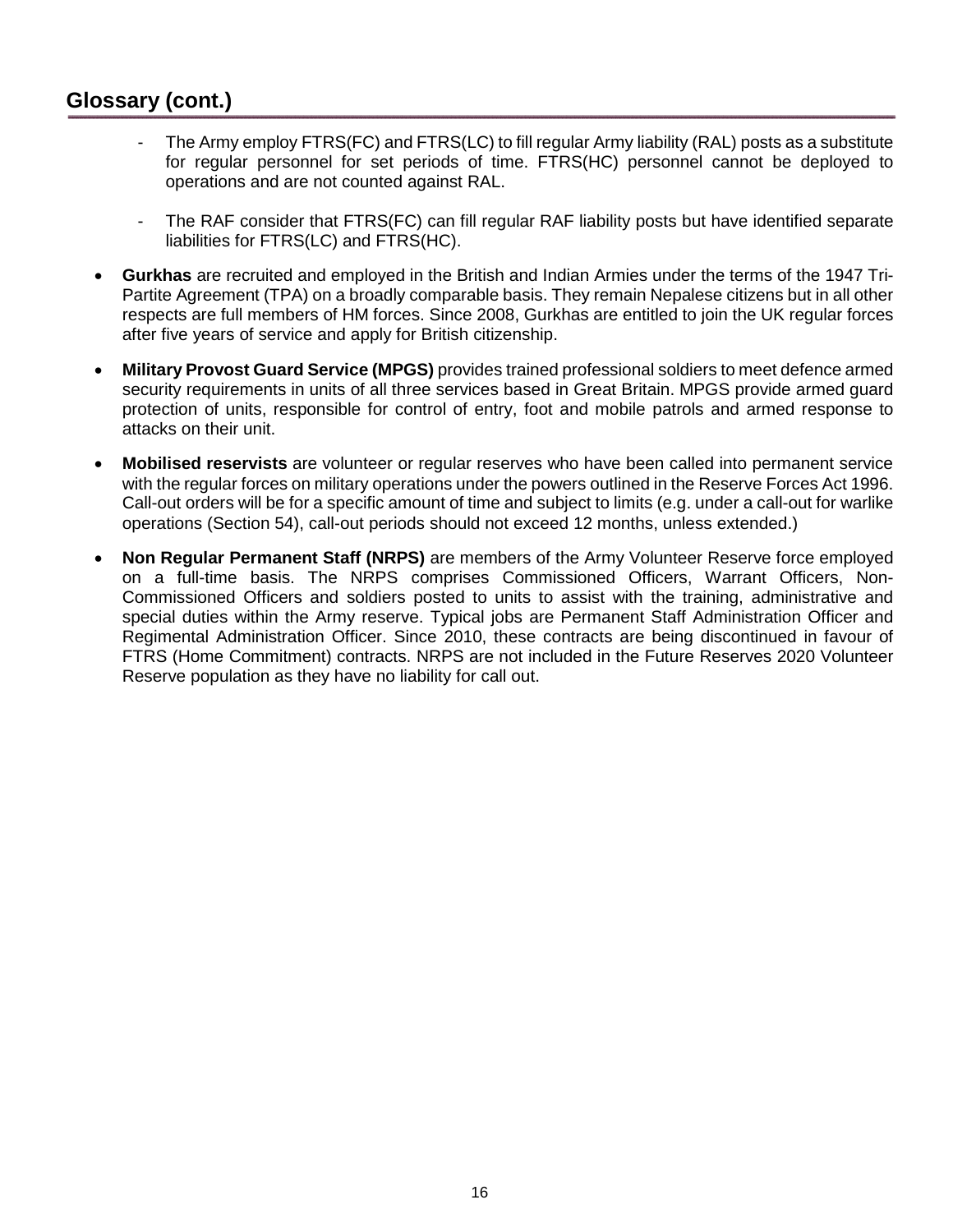# <span id="page-16-0"></span>**Methodology**

### <span id="page-16-1"></span>**Data sources**

Defence Statistics receive weekly notifications of all UK regular armed forces deaths from the Joint Casualty and Compassionate Centre (formerly the single service casualty cells). Defence Statistics also receive cause of death information from military medical sources and the Defence Inquest Unit. At the end of each calendar year, Defence Statistics cross-reference the in-service deaths notifications it holds against publicly available death certificate information available from NHS Digital and the General Registrar's Office (GRO).

To ensure the highest accuracy of information and that all cases previously recorded as 'waiting verdict' have been followed up, Defence Statistics carry out an annual audit of MOD data with that held by the ONS and other authorities, including the General Register Office (GRO) Scotland and Northern Ireland Statistics and Research Agency (NISRA). Defence Statistics also regularly check all deaths for information on coroner's verdicts and the results of investigations with these authorities. In this notice, all these results are referred to as "coroner's verdicts". There is an obligation for all accidental deaths, and those resulting from violent action, to be referred to these officials. Inquests are usually held within a few months of the death, but occasionally a few years may elapse, therefore some recent deaths may not have clearly defined causal information. In these cases, deaths are identified as waiting verdicts and are not analysed in the main body of this notice.

### **Definition**

The National Statistics definition of suicide includes deaths given an underlying cause of intentional self-harm or an injury/poisoning of undetermined intent. In England and Wales, it has been customary to assume that most injuries and poisonings of undetermined intent are cases where the harm was self-inflicted, but there was insufficient evidence to prove that the deceased deliberately intended to kill themselves<sup>a</sup>, thus given an open or narrative verdict by the coroner. The convention has been adopted across the UK.

The notice includes suicides in line with the definition used by the Office for National Statistics (ONS) in the publication of National Statistics. In accordance with ONS practice, all deaths are coded to the International Classification of Diseases 10<sup>th</sup> edition (ICD-10) which is produced by the World Health Organisation (WHO). Information held in death certificates is analysed and assigned the appropriate ICD code to ensure that deaths included in this notice are only those which meet the National Statistics definition of suicide. The codes used to define suicides are:

ICD-10 codes: X60-X84: intentional self-harm; Y10-Y34<sup>c</sup>: injury or poisoning of undetermined intent; Y87.0 and Y87.2<sup>d</sup>: sequelae of intentional self-harm, injury or poisoning of undetermined intent.

In November 2018, Defence Statistics liaised with the ONS to seek clarification of their suicide methodology for deaths returned by coroner as narrative verdicts. The ONS provided Defence Statistics with the criteria for coding text held in the deaths certificates relating to narrative verdicts and as a result seven deaths among UK armed forces personnel since 2004 were reclassified as suicide and added to this notice.

Defence Statistics have undertaken a review of the deaths for which a verdict was outstanding (waiting verdict), as a proportion occurred a number of years ago and in some instances the deaths occurred overseas. Thus, the waiting verdicts identified in this notice cover the period 2017-2021, these records will be updated once the result of the Coroner Inquests are made available.

One death in 2003 given an open verdict by the coroner has been excluded as it was the result of hostile action. There was one death in 2003 returned as an open verdict by the Procurator Fiscal for Scotland, which has been classified by MOD as a Road Traffic Accident, as it was an incident involving multiple deaths and a MOD Board of Inquiry found all the deaths to be the result of an operational accident.

General population deaths data for England and Wales are supplied by and used with the permission of ONS. Deaths in Northern Ireland are supplied by and used with the permission of NISRA and GRO Scotland supply deaths for the general population in Scotland.

c Excluding Y33.9 where the coroner's verdict was pending in England and Wales, up to 2006. From 2007, deaths that were previously coded to Y33.9 are coded to U50.9

<sup>&</sup>lt;sup>d</sup> Y87.0 and Y87.2 are not included for England and Wales.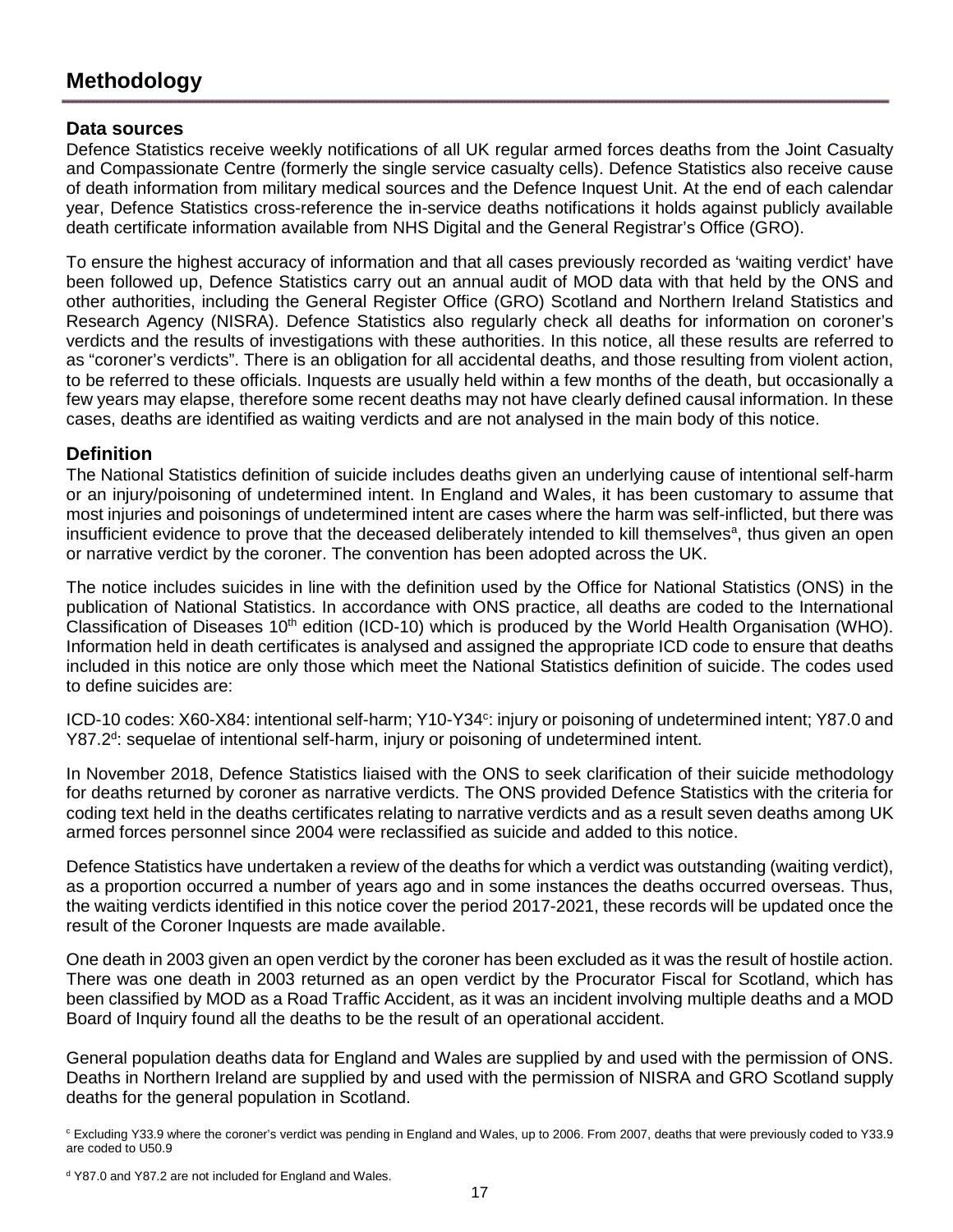# **Methodology (cont.)**

#### <span id="page-17-0"></span>**Data coverage**

Deaths presented here were for the UK regular armed forces. The dataset included all trained and untrained regular service personnel. Non-regular service personnel that were deployed on operations at the time of their deaths were also included. The data exclude the Home service of the Royal Irish Regiment, full time reservists, Army Reserves and Naval Activated reservists who were not deployed on operations at the time of their death, as Defence Statistics do not receive routine notifications of all deaths among reservists and non-regulars, and because reliable denominator data to produce interpretable statistics were not available.

#### <span id="page-17-1"></span>**Calculating a rate**

Rates enable comparisons between groups and over time, taking account of the number of personnel in a group (personnel at risk) at a particular point in time. The number of events (i.e. deaths) is divided by the number of personnel at risk and multiplied by 100,000 to calculate the rate.

In order to compare time trends and to take into account the different age structure of their respective single service populations, rates have been age standardised. In order to facilitate comparisons with previously published reports, data has been standardised to the 2021 UK regular armed forces population. For this direct standardisation process, Defence Statistics have estimated the rates that would have been observed if each study population (i.e. each of the single services) had the same age structure as the standard population (the 2021 male armed forces population).

#### <span id="page-17-2"></span>**Calculating standardised mortality ratios (SMR)**

To enable comparisons with deaths in the UK population, Standardised Mortality Ratios (SMR), adjusted for age, gender, and year, were calculated. An SMR is defined as the ratio of the number of deaths *observed* in the study population to the number of deaths *expected* if the study population had the same age- and genderspecific rates as the standard population in each specific year multiplied by 100 by convention. An SMR over (or under) 100 indicates a higher (or lower) number of observed deaths than expected (based on standard population rates). An SMR of 100 implies that there is no difference in rates when comparing the UK regular armed forces population with the UK population.

The UK population estimates and deaths data for 2021 was not available for this report to calculate standard mortality ratios (SMRs), therefore, Defence Statistics has used the 2020 data as an estimate for the 2021 figures as there is little year on year variation for the UK figures. Thus, any patterns reported here may be subject to minor fluctuations when the 2021 data becomes available.

### **Calculating a confidence interval**

**Confidence Intervals** use the standard error to derive a range in which we think the true value is likely to lie. It gives an indication of the degree of uncertainty of an estimate and helps to decide how precise a sample estimate is by giving a range of values likely to contain the given statistic. The wider the interval, the less precise the estimate is.

A 95% confidence interval means that if we drew 20 random samples and calculated a 95% confidence interval for each sample using the data in that sample, we would expect that, on average, 19 out of the 20 (95%) resulting confidence intervals would contain the true population value and 1 in 20 (5%) would not.

In order to calculate confidence intervals around an estimate we use the standard error for that estimate. The estimate and its 95% confidence interval are presented as: the estimate plus or minus the margin of error. The lower and upper 95% confidence limits are given by the sample estimate plus or minus 1.96 standard errors. The margin of error is calculated as:

Margin of error =  $1.96 \times$  standard error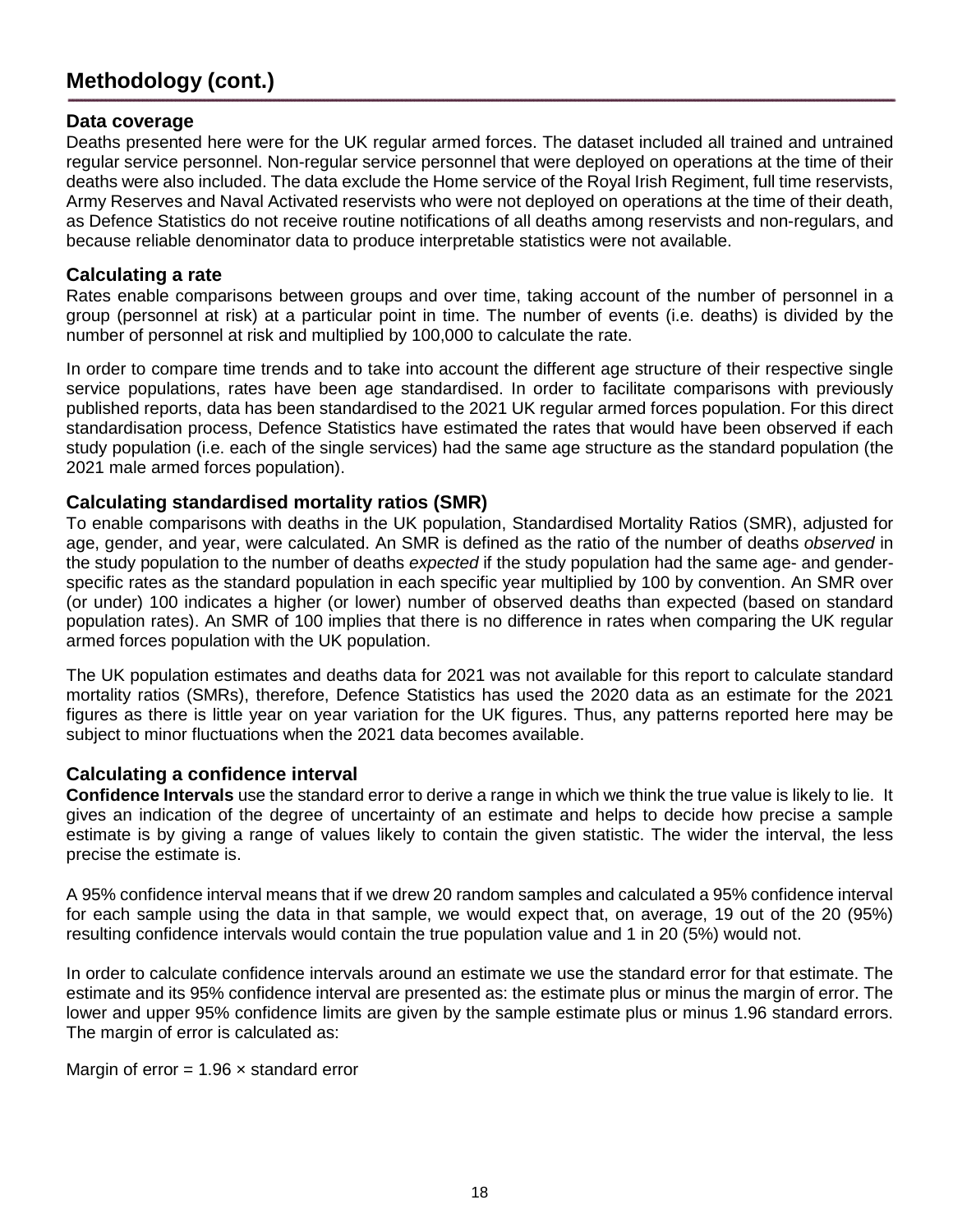# <span id="page-18-0"></span>**Methodology (cont.)**

### **Strengths and weaknesses of data presented in this notice**

A strength of this publication is that considerable validation is undertaken against military and public records to ensure that the information provided is complete and accurate. Users of this publication should be confident that the numbers of suicides presented are accurate.

However, suicides require a coroner's report before the cause of death can be formally classified and there is often a time lag between when the death occurred and when the Coroner's Inquest takes place. This can result in final cause of death information not being timely and complete for recent years and these deaths are reported as 'waiting verdicts' whilst waiting for final cause of death to be determined (and thus not included in this report beyond capturing the number of waiting verdicts). This can lead to revisions in the number of suicides reported in this notice when these verdicts are returned (see 'Changes to previously data' section for more information about the extent of these revisions).

A further strength of this report is the use of the ONS definition of suicide to include all coroner confirmed suicides, providing comparable data with the UK general population.

The information presented in this publication has been structured in such a way to release sensitive deaths information into the public domain in a way that contributes to the MOD accountability to the British public but which doesn't risk inadvertently revealing individual identities and therefore breaching the rights of the families of the deceased personnel (for which the MOD has a residual duty of care).

# **Changes to previously published data**

In preparing this document, Defence Statistics carried out a review of the data recorded on deaths to service personnel to ensure the highest accuracy of information and that all cases previously recorded as 'waiting verdict' have been followed up with the ONS and other authorities:

<span id="page-18-1"></span>• **one** death in 2018, **two** deaths in 2019 and **seven** deaths in 2020 previously reported as 'waiting verdicts' have now been confirmed as suicide.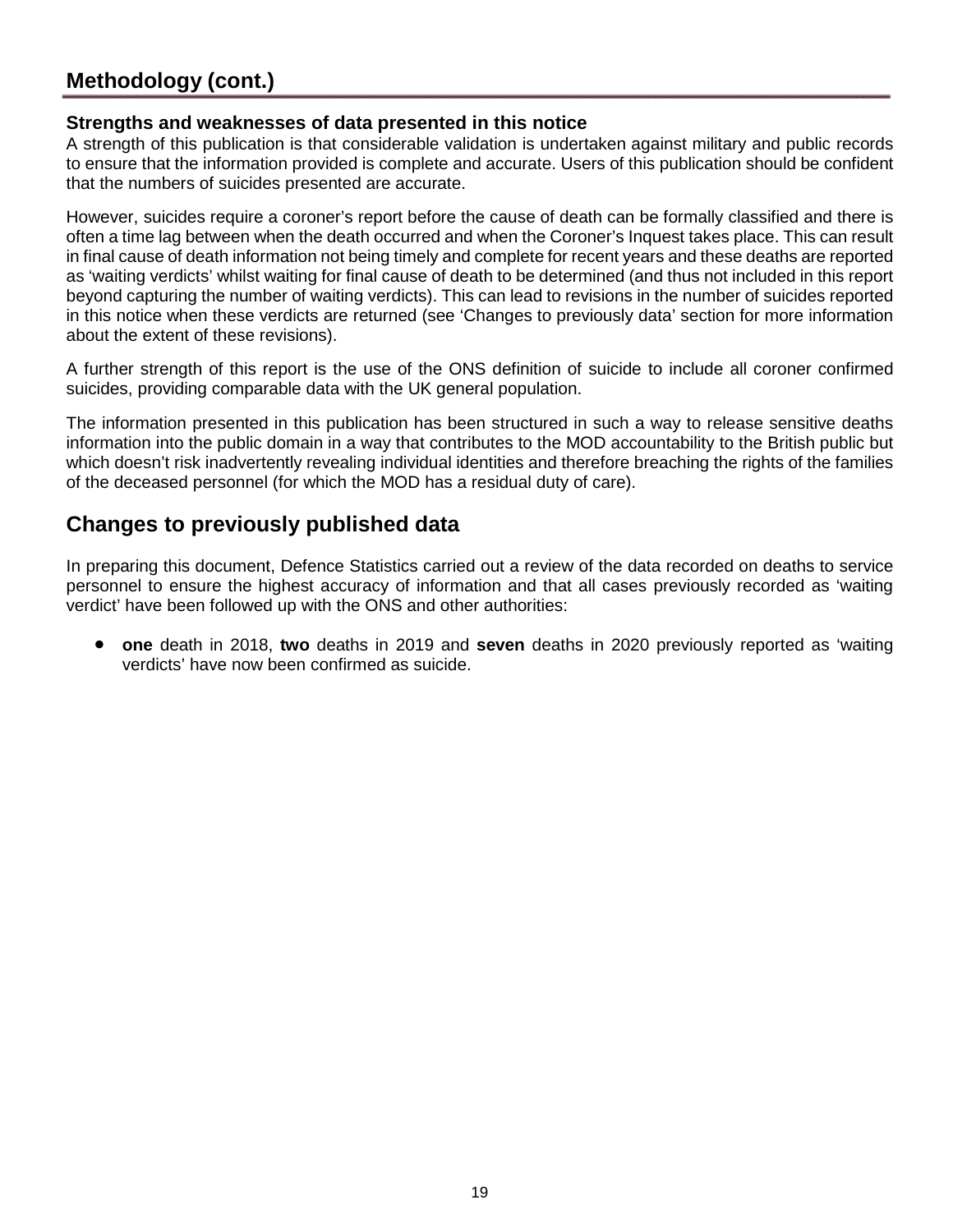# **Further information**

### **Symbols**

- p provisional
- r revised

## **Rounding**

Rounding has not been used in this report. All values are actual figures and no statistical disclosure control was used. Rates have been presented to two decimal places to aid presentational purpose for the reader.

### **Revisions**

Corrections to the published statistics will be made if errors are found, or if figures change as a result of improvements to methodology or changes to definitions. When making corrections, Defence Statistics will follow the Ministry of Defence Statistics Revisions and Corrections Policy. All corrected figures will be identified by the symbol "r", and an explanation will be given of the reason for and size of the revision. Corrections which would have a significant impact on the utility of the statistics will be corrected as soon as possible, by reissuing the publication. Minor errors will also be corrected, but for convenience these corrections may be timed to coincide with the next annual release of the publication.

### **Contact us**

Defence Statistics welcome feedback on our statistical products. If you have any comments or questions about this publication or about our statistics in general, you can contact us as follows:

### **Defence Statistics Health**

Telephone: 030 6798 4423 Email: **[Analysis-Health-PQ-FOI@mod.gov.uk](mailto:Analysis-Health-PQ-FOI@mod.gov.uk)**

If you require information which is not available within this or other available publications, you may wish to submit a Request for Information under the Freedom of Information Act 2000 to the Ministry of Defence. For more information, please see the [gov.uk page on the Freedom of Information Act 2000.](https://www.gov.uk/make-a-freedom-of-information-request)

### **Other contact points within Defence Statistics are:**

| Defence Expenditure Analysis | 030 6793 4531 | Analysis-Expenditure-PQ-FOI@mod.gov.uk  |
|------------------------------|---------------|-----------------------------------------|
| Price Indices                | 030 6793 2100 | Analysis-Econ-PI-Contracts@mod.gov.uk   |
| Naval Service Workforce      | 023 9254 7426 | Analysis-Navy@mod.gov.uk                |
| Army Workforce               | 01264 886175  | DefStrat-Stat-Army-Enquiries@mod.gov.uk |
| <b>RAF Workforce</b>         | 01494 496822  | Analysis-Air@mod.gov.uk                 |
| Tri-service Workforce        | 020 7807 8896 | Analysis-Tri-Service@mod.gov.uk         |
| Civilian Workforce           | 020 7218 1359 | Analysis-Civilian-Enquiries@mod.gov.uk  |

## **If you wish to correspond by mail, our postal address is:**

Defence Statistics Health Ministry of Defence, Abbey Wood (North) #6028, Oak, 0, West Bristol BS34 8JH

For general MOD enquiries, please call: 020 7218 9000